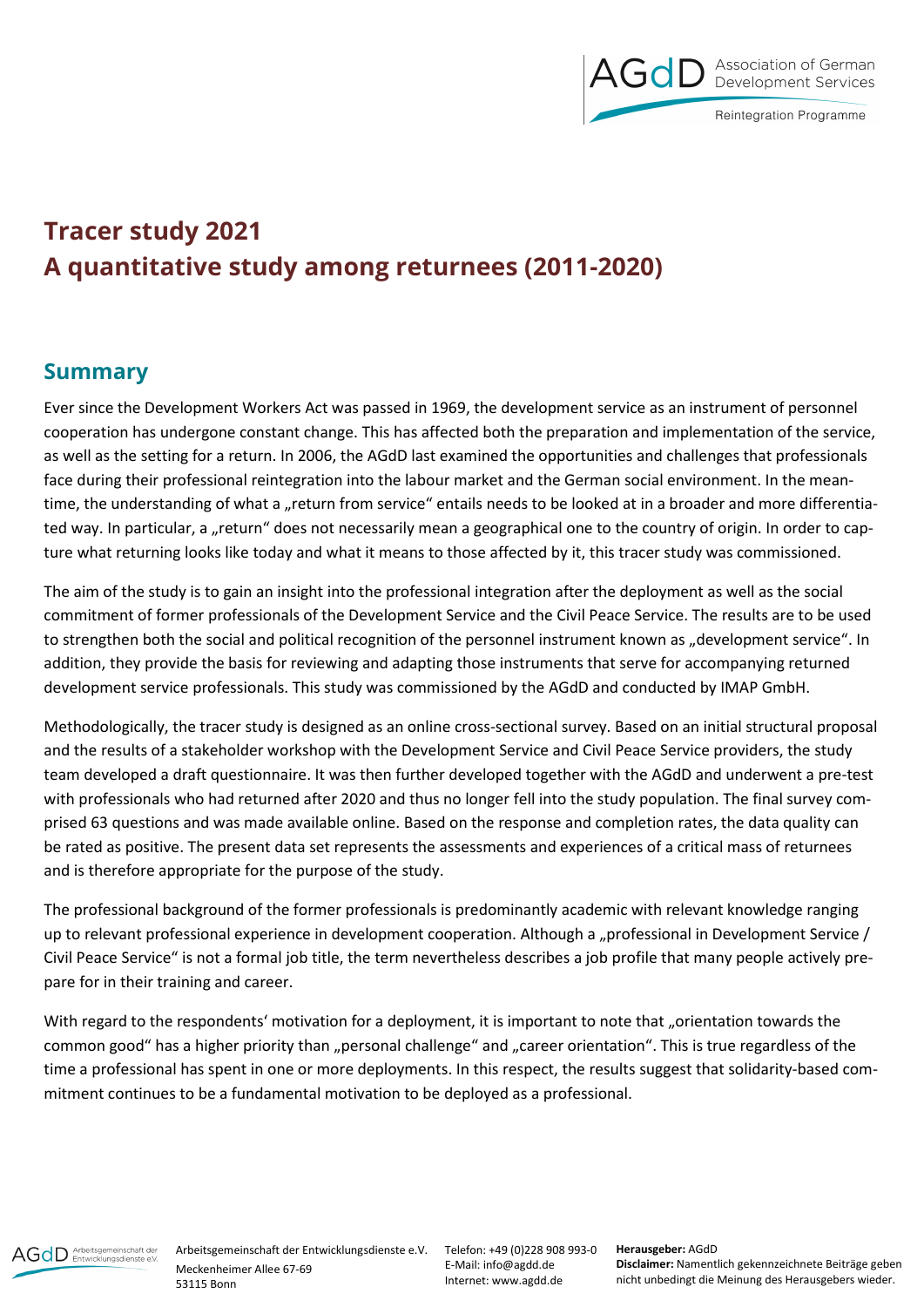

Reintegration Programme

For the majority of respondents in the study period, a "return from service" predominantly means a return to the country of origin. This is also the case for the majority of those who have been deployed more than once. Only a very small group of less than 10% of the respondents remains in the country of deployment.

A large proportion of the professionals live in partnerships and / or family constellations. When returning, the partner's job search is perceived as particularly stressful. The profes sionals also experience their own job search as very difficult. For many, the development service is not only a professional but also a profound personal experience. That is why homesickness for the place of deployment as well as feeling foreign after returning home are mentioned as stress factors.

The AGdD's support services are relatively well-known. Services that have only been designed in the last few years, such as the competence assessment or counselling for personal questions regarding the reintegration, are less known. Professionals primarily use the opportunities for reflection on their own experiences and the exchange of experiences with other returned professionals offered by Development Service Providers. They have a strong interest in integrating their experiences closer into the work of the Development Service Providers.

More than two thirds of the respondents stated that they had been job searching after the end of their contract; almost half of them had already started looking for work during their assignment. For 80 % of the respondents, the job search lasted no longer than one year. It became clear that the duration of the job search was related to age (older persons search longer) and not to the duration of the assignment. Reasons for looking for a job for more than 6 months were mainly due to the time-consuming nature of their own professional orientation on the labour market as well as the perceived reticent assessment of their CV by potential employers. The majority of respondents focused their job search on Germany, while over 20% searched for job opportunities either in other European countries or in their country of assignment.

The survey showed that the development service contributes significantly to competence development. The respondents see a positive response on the labour market, especially with regard to the competence characteristics ,flexibility', 'analytical thinking', 'programme management skills' and 'intercultural competence'. A job in development cooperation or development policy abroad or at home is of outstanding importance for the professionals compared to other lines of work.

More than two thirds of the professionals surveyed had already been socially engaged before their assignment. Only a very small proportion did not take on any social commitment after their return. The professionals were primarily involved in advising individuals or organisations, performing voluntary tasks and providing financial and / or non-material support. Among the responses, the opinion that the development service promotes the motivation for social engagement is thus predominant. As already noted in earlier surveys, the hurdles to social engagement lie primarily in the time burden of work and family. However, it should not be overlooked that difficulties arising after the end of the contract (e.g., social or professional issues) were mentioned as an obstacle by 20% of respondents. Overall, it can be stated that the development service promotes or strengthens the willingness for social engagement.

The conclusion of the respondents regarding their last deployment is very diverse. Almost two thirds of the respondents would take up a deployment again. Furthermore, half of the respondents stated that their professional situation had



Telefon: +49 (0)228 908 993-0 E-Mail: info@agdd.de Internet: www.agdd.de